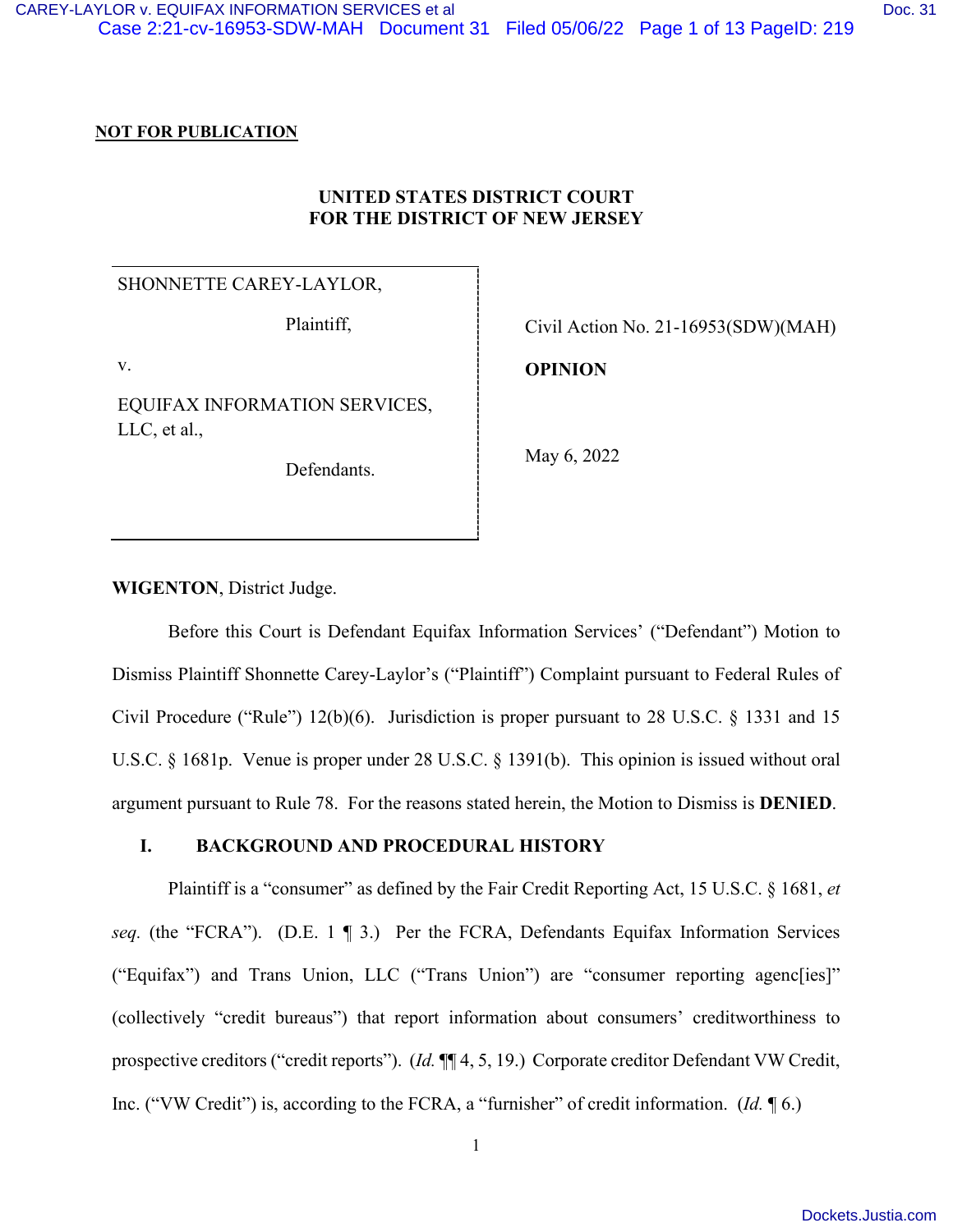At some point prior to May 24, 2021, Plaintiff incurred an auto loan with VW Credit ("VW loan"). (*Id.* ¶[ 12, 20.) Plaintiff paid off and closed the account, which thereafter had a "\$0 balance." *(Id.* 13.) The credit bureaus thereafter "reported that the Pay Status of the account was '30-59 Days Past Due.'" (*Id.* ¶ 13.) Sometime after closing the account, Defendant reported the VW loan as closed with a \$0 balance, but also reported the account as having a past due status. (*Id.* ¶ 13.) On May 24, 2021, Plaintiff submitted a written dispute to the credit bureaus' FCRA compliance departments and alleged that the delinquent Pay Status was inaccurate because the account was not currently delinquent; rather, the account had been paid and closed. (*Id.* ¶ 20.) The credit bureaus notified VW Credit about Plaintiff's dispute, but as of July 25, 2021, the credit bureaus had not changed the Pay Status on the account. (*Id.* ¶¶ 21, 23.)

On September 14, 2021, Plaintiff filed suit in this Court against VW Credit, Equifax, and Trans Union for violations of the FCRA, U.S.C. § [1](#page-1-0)681, *et seq*.<sup>1</sup> (D.E. 1–3.) In the Complaint, Plaintiff contends that Defendant failed in its "obligations to conduct a reasonable investigation, mark the account as disputed, and correct the misleading reporting." (*Id.* ¶¶ 22, 23.) Plaintiff further alleges that because her account has been paid and closed, it cannot also appear as delinquent in the Pay Status field, and that by listing it as such, Defendant has failed to conduct a reasonable investigation. (*Id.* ¶ 24.) Additionally, Plaintiff asserts that Defendant continues to report "an active delinquency" for the VW loan, which has lowered her credit score and placed her in a lower credit tier, that "creditors and prospective creditors [have been] misled as a result of [the] lower credit score," and that a prospective creditor denied Plaintiff credit due to the lower

<span id="page-1-0"></span><sup>1</sup> On January 24, 2022, Plaintiff and VW Credit stipulated to dismissal with prejudice of Plaintiff's claims against VW Credit. (*See* D.E. 27.) On February 28, 2022, Plaintiff filed a Notice of Settlement with TransUnion in which Plaintiff requested a stay while the parties finalize a settlement. (*See* D.E. 29.) Therefore, this Court addresses only Plaintiff's claims against Equifax (hereafter "Defendant").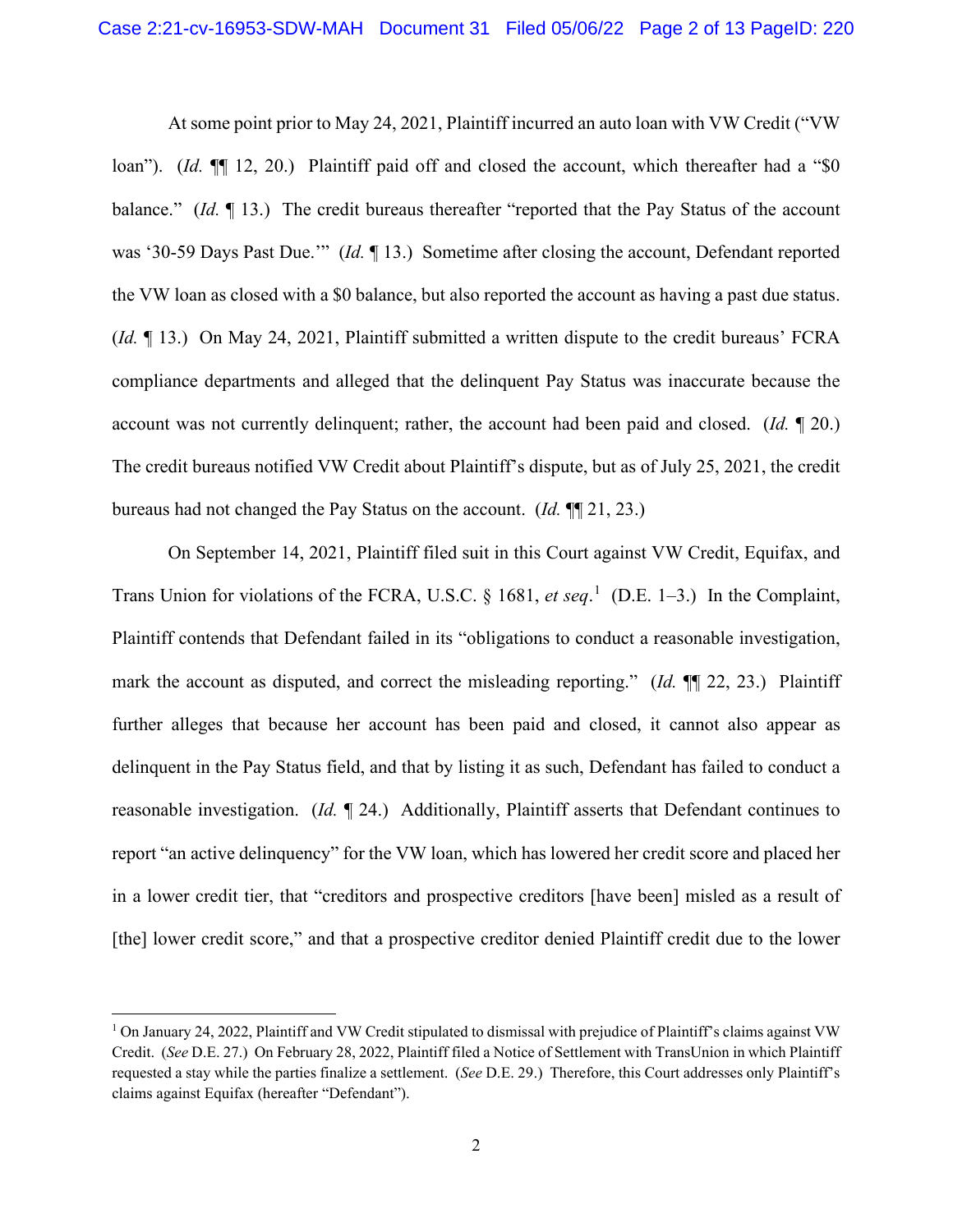credit score. (*Id.* ¶¶ 16, 17, 18, 19, 25, 26.) Furthermore, Plaintiff contends that she has "been forced to deal with the aggravation and humiliation of a poor credit score." (*Id.* ¶ 27.)

On November 1, 2021, Defendant moved under Rule 12(b)(6) to dismiss Plaintiff's complaint for failure to state a claim upon which relief may be granted, and the parties subsequently completed timely briefing.<sup>[2](#page-2-0)</sup> (See generally D.E. 16, 24.) Defendant argues that Plaintiff has not shown an inaccuracy in the credit reporting, courts have rejected similar claims, and "reporting a historical pay status on a closed account with a \$0 balance is not inaccurate or misleading." (D.E. 16-1 at 7, 10–17.)

Plaintiff counters that under these particular circumstances, the interpretation of "Pay Status" as reflecting a historical delinquency—as opposed to a current delinquency—is a factual issue for a jury to decide, a jury may find that the term is misleading, and if taking the allegations as true and giving Plaintiff the benefit of favorable inference, the "factual allegations plausibly establish that [Defendant] reported inaccurate information." (D.E. 24 at 7, 11–15.) Plaintiff further argues that because she paid the balance to zero and did not default on the debt prior to account closure, her claim is distinguishable from FCRA claims in which the plaintiffs' accounts were in default when the accounts were sold and transferred to other creditors. (*Id.* at 8, 15–18.) Plaintiff also asserts that the "Reinvestigation Report" excerpt that Defendant attached to its brief should not be considered by the Court because it does not represent the consumer report at issue, and because it is being used solely as a defense to the allegations in the complaint. (*Id.* at 19–23.) Plaintiff additionally contends that the Complaint adequately pleads actual damages and alleges

<span id="page-2-0"></span><sup>&</sup>lt;sup>2</sup> Defendant notes on the Notice of Motion and in the Introduction to its Memorandum of Law that it is pursuing dismissal based on Rule 12(b)(6) or 12(c). (*See* D.E. 16 at 1, 16-1 at 6.) However, Defendant has neglected to set forth the legal standard for—or any argument concerning—Rule 12(c). Accordingly, his Court decides this Motion solely on the basis of Rule  $12(b)(6)$  and declines to analyze the Motion under Rule  $12(c)$ .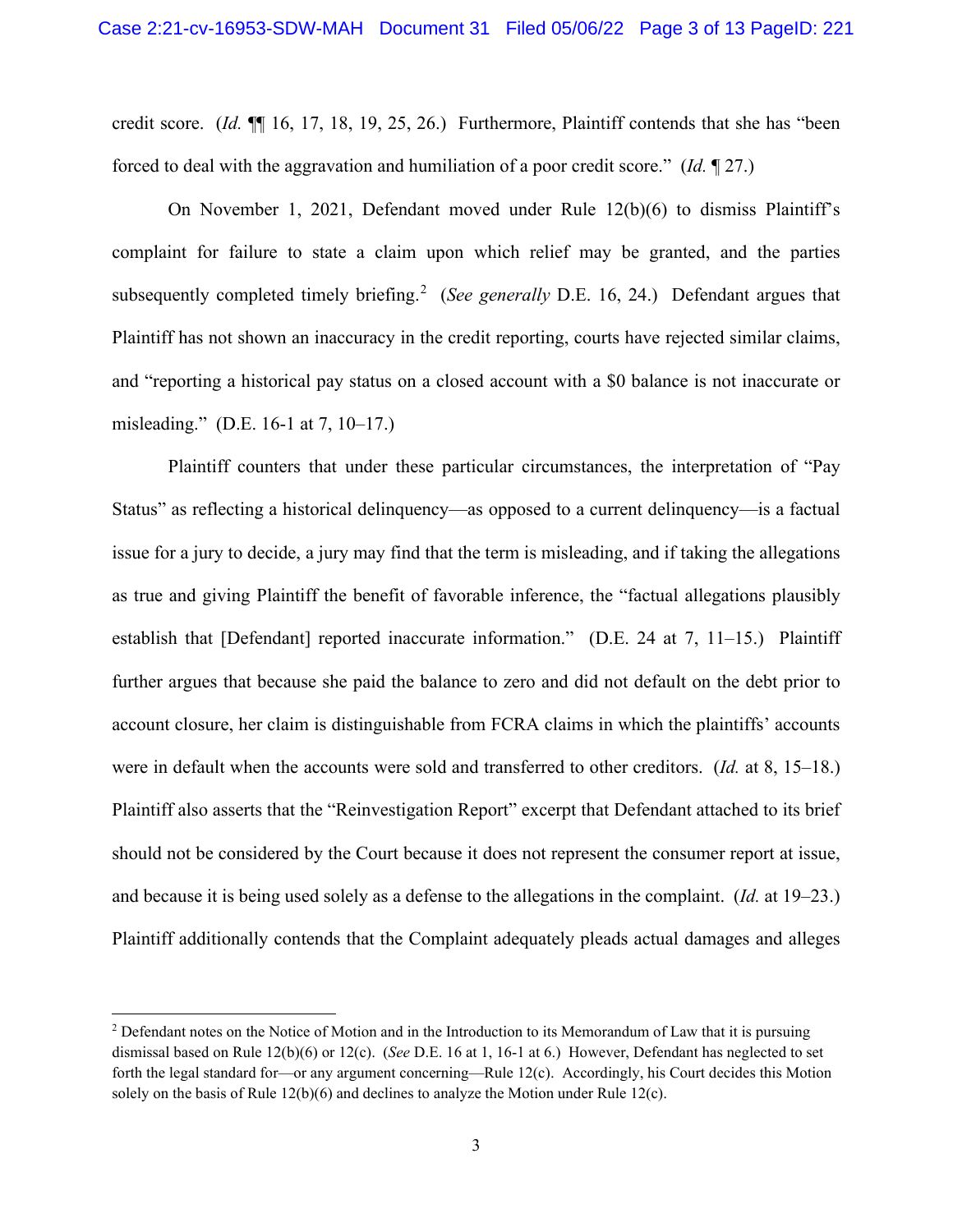willful conduct by Defendant. (*Id.* at 23–25.) In the alternative, Plaintiff requests an opportunity to amend the Complaint. (*Id.* at 25–29.)

### **II. LEGAL STANDARD**

An adequate complaint must be "a short and plain statement of the claim showing that the pleader is entitled to relief." Fed. R. Civ. P. 8(a)(2). This Rule "requires more than labels and conclusions, and a formulaic recitation of the elements of a cause of action will not do. Factual allegations must be enough to raise a right to relief above the speculative level . . . ." *Bell Atlantic Corp. v. Twombly*, 550 U.S. 544, 555 (2007) (internal citations omitted); *see also Phillips v. Cnty. of Allegheny*, 515 F.3d 224, 231 (3d Cir. 2008) (confirming that Rule 8 "requires a 'showing,' rather than a blanket assertion, of an entitlement to relief" (quoting *Twombly*, 550 U.S. at 555 n.3)).

In considering a Motion to Dismiss under Rule 12(b)(6), the Court must "accept all factual allegations as true, construe the complaint in the light most favorable to the plaintiff, and determine whether, under any reasonable reading of the complaint, the plaintiff may be entitled to relief." *Phillips*, 515 F.3d at 231 (quoting *Pinker v. Roche Holdings Ltd.*, 292 F.3d 361, 374 n.7 (3d Cir. 2002)). However, "the tenet that a court must accept as true all of the allegations contained in a complaint is inapplicable to legal conclusions. Threadbare recitals of the elements of a cause of action, supported by mere conclusory statements, do not suffice." *Ashcroft v. Iqbal*, 556 U.S. 662, 678 (2009) (citing *Twombley*, 550 U.S. at 555); *see also Fowler v. UPMC Shadyside*, 578 F.3d 203, 209–12 (3d Cir. 2009) (discussing the *Iqbal* standard). Determining whether the allegations in a complaint are "plausible" is "a context-specific task that requires the reviewing court to draw on its judicial experience and common sense." *Iqbal*, 556 U.S. at 679 (citation omitted). If the "well-pleaded facts do not permit the court to infer more than the mere possibility of misconduct,"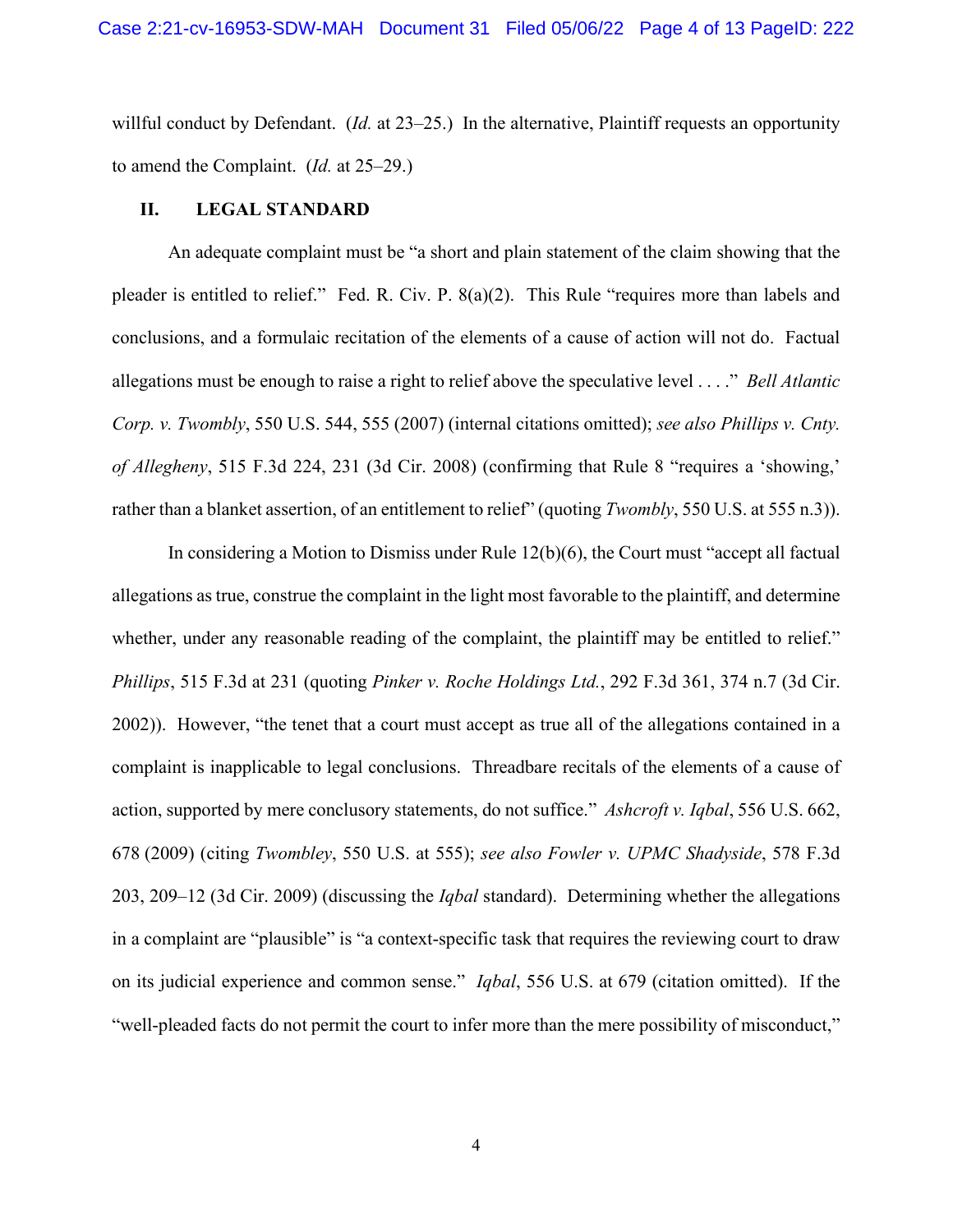the complaint should be dismissed for failing to "show[] that the pleader is entitled to relief" as required by Rule 8(a)(2). *Id.*

### **III. DISCUSSION**

In examining Defendant's motion, this Court considers only the Complaint as it was presented by Plaintiff. The Court does not consider Exhibit A to Defendant's brief, an excerpt of a Reinvestigation Report that was not a part of the Complaint, which has not been verified as an accurate representation of the consumer credit report Plaintiff references in the Complaint and is not properly before this Court. "To decide a motion to dismiss, courts generally consider only the allegations contained in the complaint, exhibits attached to the complaint and matters of public record." *Pension Benefit Guar. Corp. v. White Consol. Indus.*, 998 F.2d 1192, 1196 (3d Cir. 1993). While "a court may consider an undisputedly authentic document that a defendant attaches as an exhibit to a motion to dismiss if the plaintiff's claims are based on the document," *id.*, here, Plaintiff disputes that her claims are based on the document provided by Defendant, and further contends that it is not a consumer credit report and does not accurately reflect information germane to Plaintiff's Complaint. (*See* D.E. 24 at 19–23.) "[A] motion to dismiss is intended only to test the sufficiency of the complaint's allegations. Evidentiary battles are reserved for summary judgment or for trial." *Hill v. Corinthian Condo. Ass'n, Inc.*, No. 20-2242, 2021 WL 1124782, at \*4 (E.D. Pa. March 24, 2021) (quoting *Stine v. Pa. State Police*, No. 1:09-CV-00944, 2011 WL 2066529, at \*6 (M.D. Pa. Apr. 19, 2011), *report and recommendation adopted*, 2011 WL 2039574 (M.D. Pa. May 25, 2011)). Accordingly, this Court declines to consider Defendant's Exhibit A in rendering a decision on this Motion.

The analysis of the plausibility of Plaintiff's claim requires a brief discussion of the FCRA. "The . . . FCRA . . . was crafted to protect consumers from the transmission of inaccurate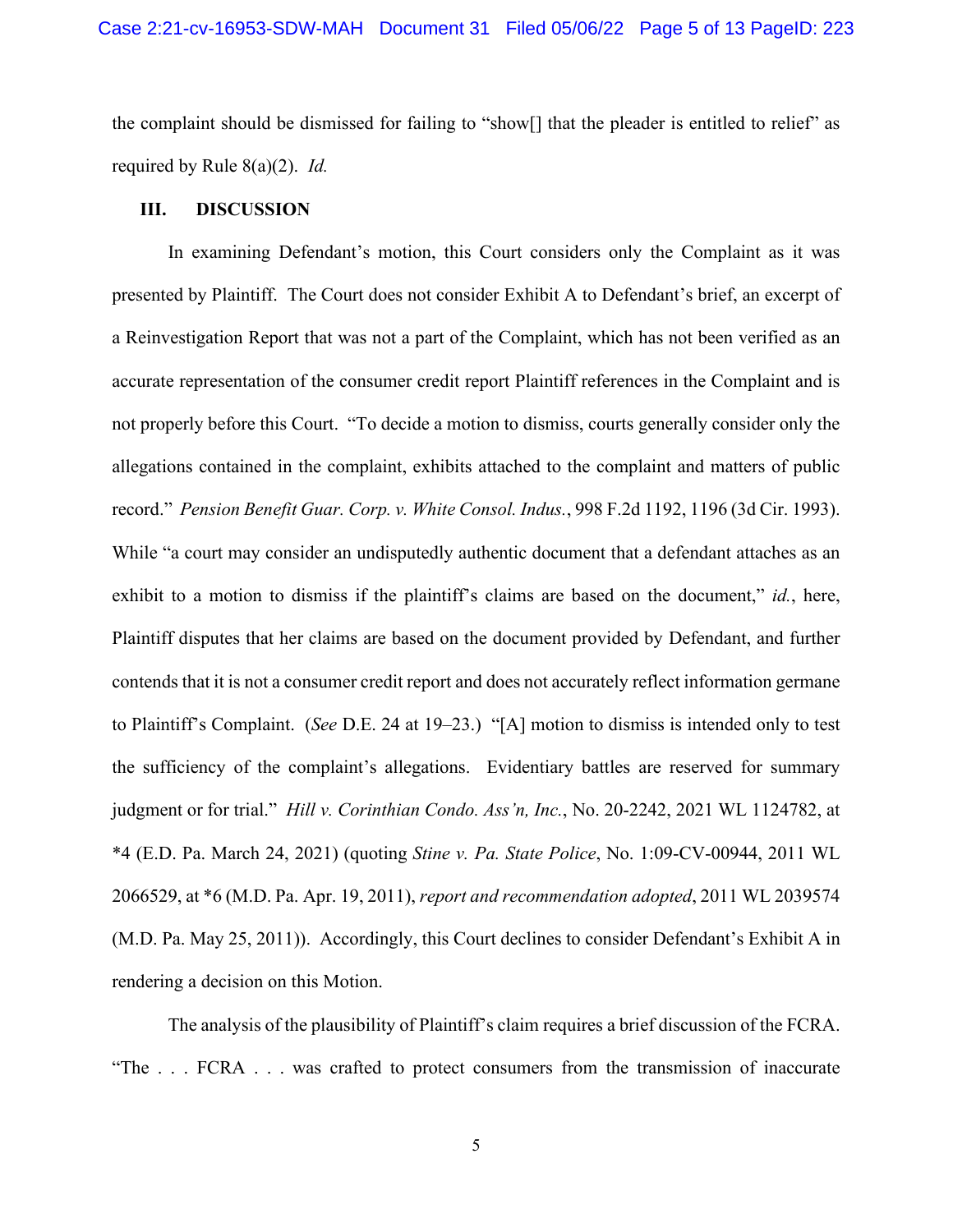information about them, and to establish credit reporting practices that utilize accurate, relevant, and current information in a confidential and responsible manner." *Cortez v. Trans Union, LLC*, 617 F.3d 688, 706 (3d Cir. 2010) (quoting *Guimond v. Trans Union Credit Info. Co.*, 45 F.3d 1329, 1333 (9th Cir. 1995)). "Under [the] FCRA, [credit or consumer reporting agencies or 'CRAs'] collect consumer credit data from 'furnishers,' such as banks and other lenders, and organize that material into individualized credit reports, which are used by commercial entities to assess a particular consumer's creditworthiness." *Seamans v. Temple Univ.*, 744 F.3d 853, 861 (3d Cir. 2014). As such, the FCRA "imposes a variety of obligations on both furnishers and CRAs." *Id.*; *see also* 15 U.S.C. § 1681s-2(b)(1)(A)-(D). In relevant part, the statute requires that a furnisher notified of a dispute conduct an investigation and, "if the investigation finds that the information is incomplete or inaccurate, report those results to all other consumer reporting agencies to which the [furnisher] furnished the information . . . ." 15 U.S.C.  $\S$  1681s-2(b)(1)(D).

To state a claim under  $\S$  1681s-2(b), a pleading must demonstrate that "(1) [the plaintiff] sent notice of disputed information to a consumer reporting agency, (2) the consumer reporting agency then notified the defendant furnisher of the dispute, and (3) the furnisher failed to investigate and modify the inaccurate information." *Cheadle v. Experian*, Civ. No. 20-18183, 2021 WL 3144843, at \*3 (D.N.J. July 26, 2021) (quoting *Gittens v. Sterling Jewelers Inc.*, No. 15- 5872, 2016 WL 828098, at \*2 (D.N.J. Feb. 29, 2016)); *see also SimmsParris v. Countrywide Fin. Corp.*, 652 F.3d 355, 358 (3d Cir. 2011); *Ruff v. America's Serv. Co.,* No. 07-489, 2008 WL 1830182, at \*4 (W.D. Pa. Apr. 23, 2008). Information is inaccurate under the statute if it is factually incorrect or if it is "technically correct" but "through omission, . . . 'create[s] a materially misleading impression.'" *Seamans*, 744 F.3d at 865 (alteration in original) (quoting *Saunders v. Branch Banking & Trust Co. of Va.*, 526 F.3d 142, 148 (4th Cir. 2008)); *cf. Bibbs v. Trans Union*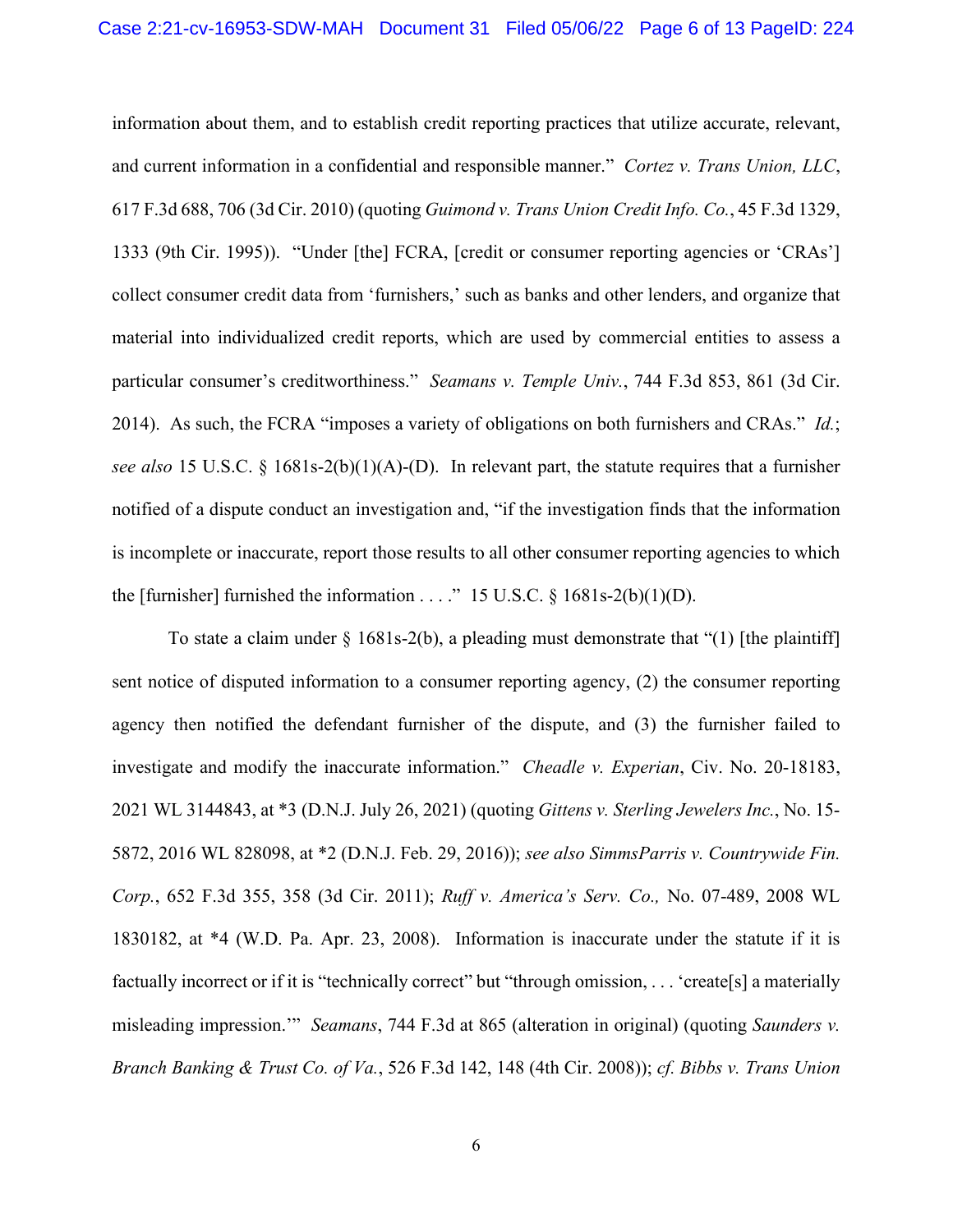*LLC*, 521 F.Supp.3d 569, 574 (E.D. Pa. Feb. 23, 2021). "[I]n assessing the information in a consumer's credit report, a court must view the information 'through the lens of a person in a position to make an adverse decision based on a credit report, i.e., a creditor.'" *Walker v. Trans Union LLC*, No. 20-5235, 2021 WL 5866876, at \*4 (E.D. Pa. Dec. 10, 2021) (quoting *Bibbs*, 521 F. Supp. 3d at 574; *Gibbs v. Trans Union LLC*, No. 21-667, 2021 WL 4439546, at \*2 (E.D. Pa. Sept. 28, 2021); *Smith v. Trans Union LLC*, No. 20-4903, 2021 WL 1061213, at \*2 (E.D. Pa. Mar. 19, 2021)).

Here, Plaintiff has adequately pleaded facts to establish the three elements required to state a claim under § 1681s-2(b). Plaintiff's Complaint alleges that, as required by the FCRA, she sent notice of the disputed information to Defendant and Defendant then notified the creditor, but Defendant failed to reasonably investigate because a reasonable investigation would find that the Pay Status field inaccurately reflects the current status of the account, and that inaccurate reporting damaged her credit and caused a creditor to deny her credit. (D.E. 1 ¶¶ 20, 21, 23–26.) Defendant does not dispute that Plaintiff's claim adequately pleads that Plaintiff complied with the notice of dispute and Defendant complied with its notification requirements. (*See generally* D.E. 16-1.) The crux of Defendant's argument centers on whether Plaintiff's Complaint adequately alleges that the "Pay Status" field on a consumer credit report may mislead creditors into assuming Plaintiff was or is delinquent on a car loan and may fail to reflect that Plaintiff fully paid the account balance at closure. *Id.* This Court must consider whether Plaintiff has adequately pleaded her contention that the derogatory reporting in the Pay Status field is misleading and may suggest to creditors—and credit algorithms—that the account remains delinquent in perpetuity despite Plaintiff's full repayment of the account balance, and, furthermore, that Defendant's failure to ameliorate that misleading perception violates the FCRA. For Plaintiff's claim to survive, this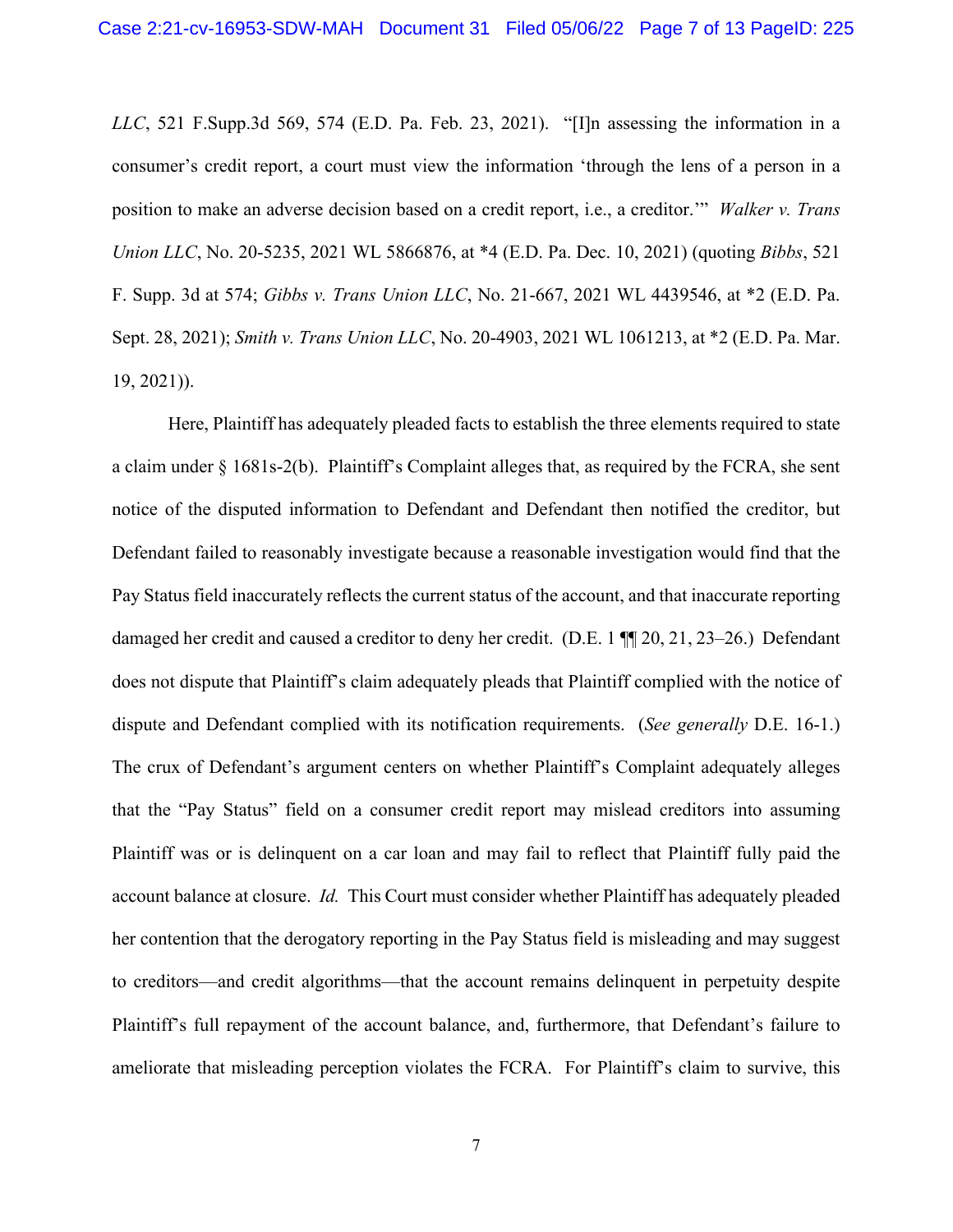Court, accepting Plaintiff's factual allegations as true and construing the Complaint in the light most favorable to Plaintiff, must find that a reasonable reading of the Complaint reveals that Plaintiff may be entitled to relief. *See Phillips*, 515 F.3d at 231.

While Defendant's argument that several courts have rejected and dismissed similar claims is generally pertinent, Plaintiff's counterargument that the cases Defendant cited are factually distinguishable from the matter at hand is meritorious. Various courts have construed similar claims quite differently. In fact, in *Egues v. Nelnet*, this Court considered a somewhat similar FCRA claim and arrived at a different result due to distinguishing facts. No. 21-802, 2021 WL 3486904 (D.N.J. Aug. 9, 2021). In *Egues*, the plaintiff's delinquent student loan was transferred to another company. *Id.* at \*1. The plaintiff's credit report reflected that the account was transferred and closed, had a \$0 balance as of the last verification date, and had a "Payment Status" of 120 days late. *Id.* The plaintiff did "not allege that he paid off his debt prior to the Loan being transferred, nor d[id] he dispute that he was delinquent in his payments prior to the transfer." *Id.* In the plaintiff's Complaint, he argued that the payment status inaccurately reflected the account's current payment status and that the defendant had failed to conduct a reasonable investigation. *Id.* The defendant moved to dismiss. *Id.* This Court granted the defendant's motion after finding that, when viewing the payment status in light of the credit report as a whole, the payment status did not include the term "current," and the information clearly reflected a historical record of the account; thus, the information the defendant furnished was not inaccurate. *Id.* at \*3 ("[W]hen read as a whole, it is clear that the information *Nelnet* provided is historical and regards Plaintiff's accounts . . . when they were closed/transferred to another servicer.").

The Court's decision in *Egues* was in line with other similar dismissals involving credit reporting on delinquent loan accounts that had been transferred to other creditors. *See, e.g. Bibbs*,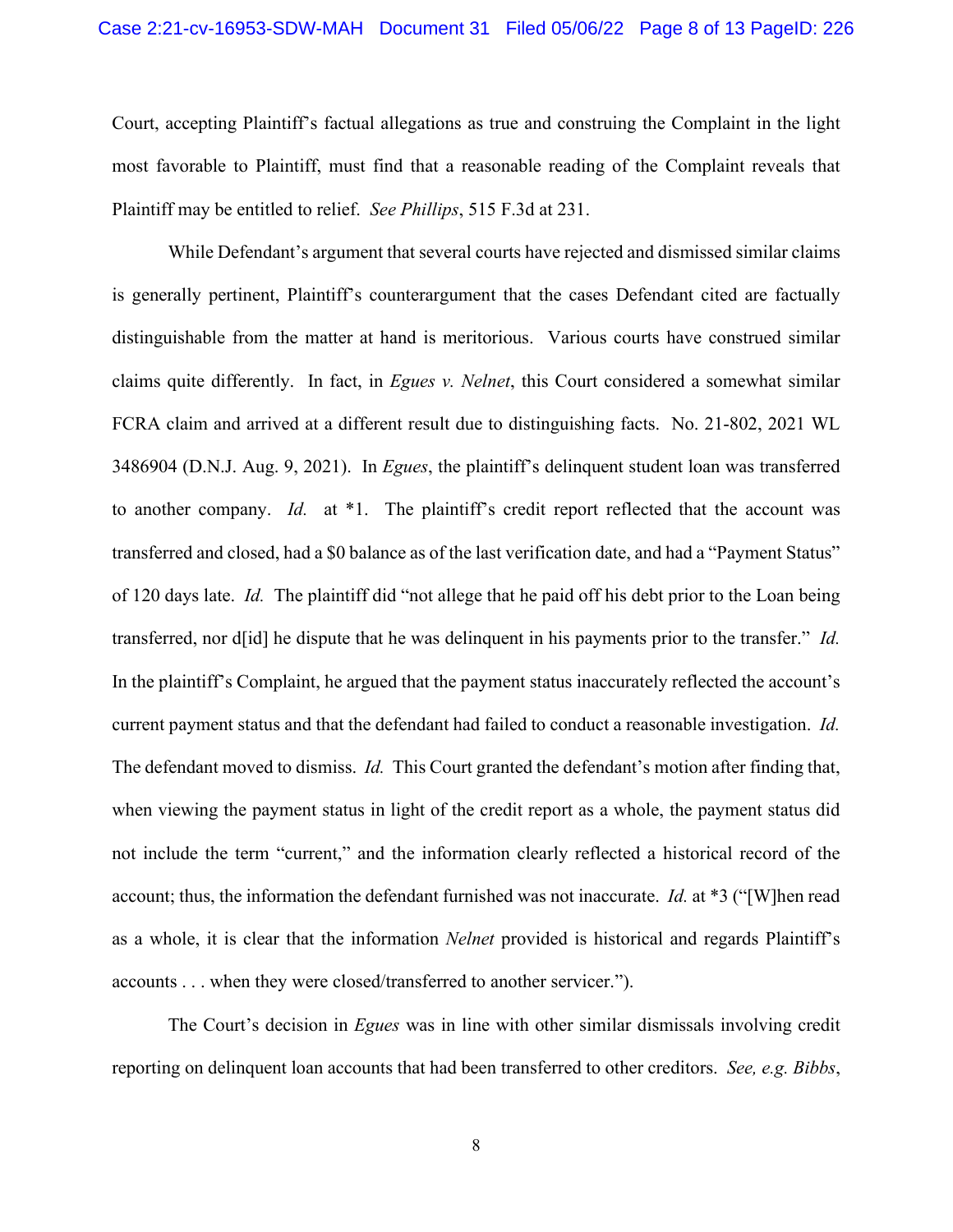521 F. Supp. 3d at 574–80 (finding a credit report was not misleading when it reflected that a creditor transferred the plaintiff's overdue student loan debt on the date reported, closed the account, and reported it as 120 days past due); *Smith, Kauffman, Bennet v. Trans Union LLC*, No. 20-4233, No. 21-83, No. 21-421, 2021 WL 4818267 (E.D. Pa. Oct. 14, 2021) (collecting cases); *Patterson v. Sterling Jewelers Inc.*, No. 21-2138, 2021 WL 4592158 (E.D. Pa. Oct. 6, 2021).

Courts, however, have distinguished FCRA claims in which a plaintiff's delinquent account was closed and the remaining balance transferred to another lender from FCRA claims in which a plaintiff paid off the balance of an account in full at closure. In *Smith v. Trans Union, LLC*, the plaintiff was 60 days late on an auto loan with Wells Fargo Bank when he paid off the loan balance "to the penny" and closed the account. No. 20-4903, 2021 WL 1061213, at  $*1$ , 3 (E.D. Pa. Mar. 19, 2021). After the account was closed, "Trans Union continued to report [the p]laintiff's Wells Fargo account as 'Pay Status: Account 60 Days Past Due Date.'" *Id.* (internal citation omitted). The plaintiff disputed the reporting of the account as late, the defendant maintained that it was accurate, and the plaintiff filed an FCRA claim in which he alleged that the defendant failed to conduct a reasonable investigation and put forth misleading information on the credit report at issue. *Id.* The defendant moved for Judgment on the Pleadings and cited multiple dismissed cases in which delinquent debt was transferred and the credit reports indicated similar language as the report in question. *Id.* In its assessment, the Court considered whether the information was inaccurate or misleading from a prospective creditor's perspective and found that cases in which a plaintiff fails to pay a debt, the debt is transferred to another lender, and the report indicates a delinquent status in perpetuity are distinguishable from cases in which a plaintiff pays the debt in full—even if the account had been delinquent prior to full payment. *Id.* at 2–3. The Court reasoned that the pay status showing a late payment notation "would lead one to believe the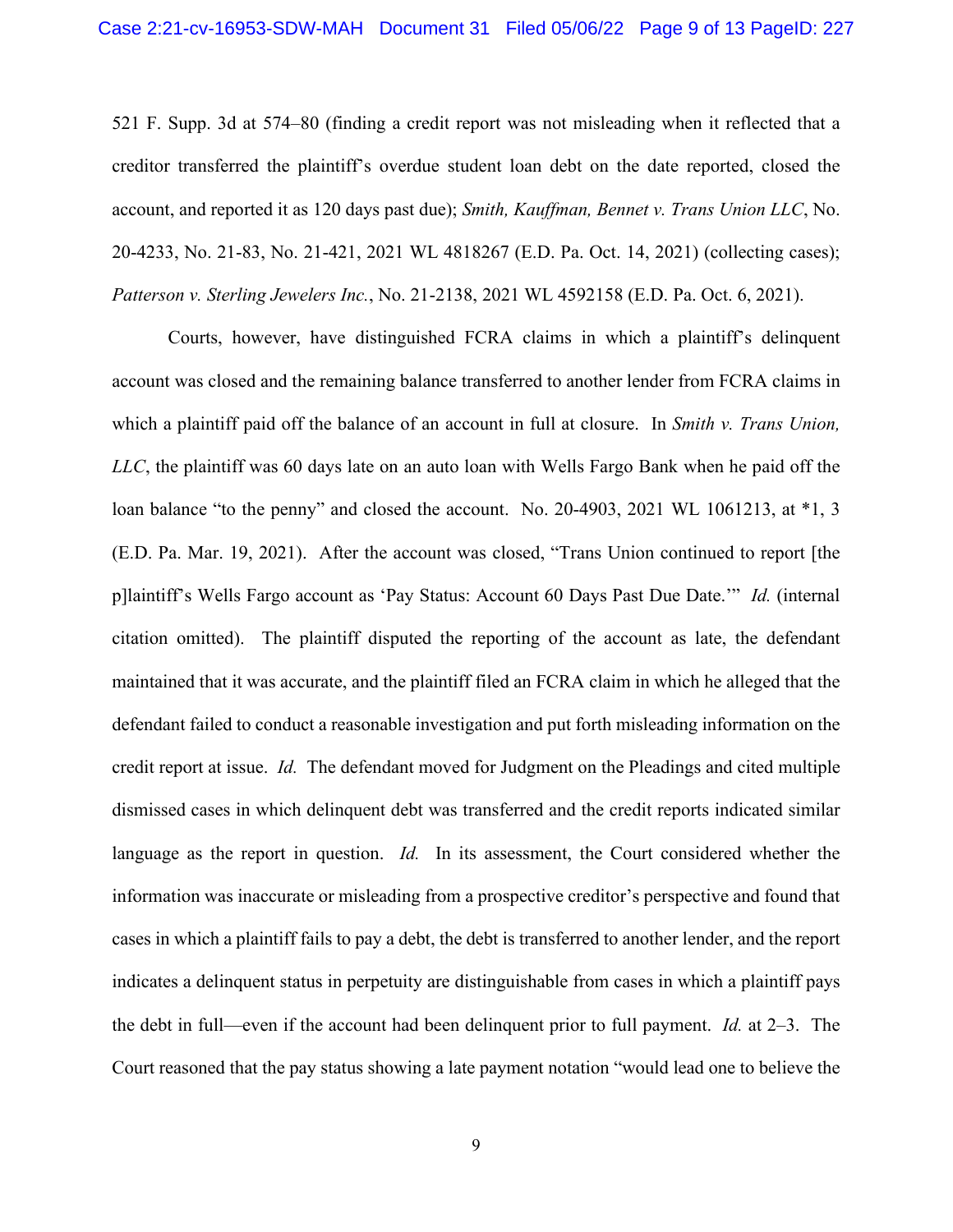account was past due and continued to be past due, or not fully paid, when the balance was zeroed out when it was closed. This is clearly a black mark on the credit report of an individual seeking credit." *Id.* Further, the Court noted that "the phrase '60 Days Past Due' could mislead a creditor to believe the account was never paid off because that is what the plaintiffs' credit reports said in [the d]efendant's cited cases, and indeed the account balances had never been paid in full." *Id.* The Court ultimately found that it could not determine as a matter of law whether the report is accurate and not misleading or inaccurate and misleading, and that a jury must determine whether, under the circumstances, the credit report's information that is technically correct may still be materially misleading. *Id.*

Some courts have declined to dismiss similar complaints based either on the rationale in *Smith* or based on having adequate information to proceed, but inadequate information to determine if the claim should be dismissed as a matter of law; other courts have rejected any such nuance and dismissed similar claims. *Compare Barrow v. Trans Union, LLC*, No. 20-3628, 2021 WL 1424681, at \*5–6 n.5 (E.D. Pa.April 13, 2021) (finding Judgment on the Pleadings inappropriate when a plaintiff paid an account balance to zero, but the payment status continued to reflect late payment, because "several different, plausible meanings . . . may be ascribed to these remarks from the perspectives of a typical, reasonable reader and a typical, reasonable creditor," and "it is more prudent to allow the parties to adduce some evidentiary support for their respective positions"), *and Gatanas v. Am. Honda Fin. Corp.*, 2020 WL 7137854, at \*1, \*7 (D.N.J. Dec. 7, 2020) (denying Judgment on the Pleadings after determining that the Complaint had adequate pleadings, but the Court did not have adequate information to deem a credit report accurate as a matter of law when the plaintiff paid an auto loan account to zero and closed the account, but the pay status reflected late payment), *with Holland v. Trans Union LLC*, No. 21-152, 2021 WL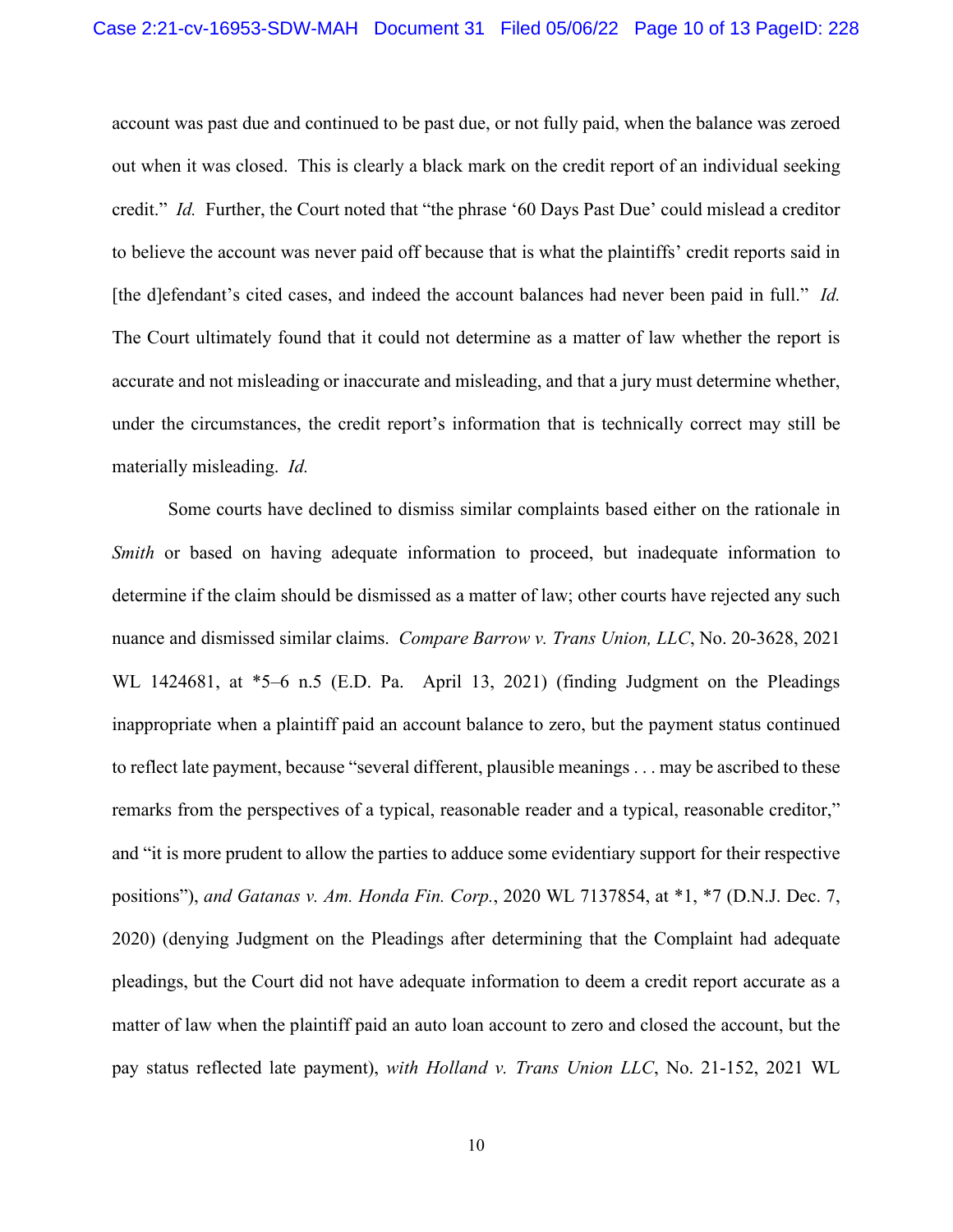5804375, at \*4–5 (E.D. Pa. Dec.7, 2021( (rejecting the rationale elucidated in *Smith* and finding that a reasonable creditor would read a credit report as a whole and find that a plaintiff is not delinquent—even when the plaintiff has paid the account to zero, thus pay status information indicating the plaintiff is late is not misleading), *and Ostrander v. Trans Union LLC*, No. 20-5227, 2021 WL 3271168, at \*6–9 (E.D. Pa. July 30, 2021) (granting Judgment on the Pleadings for a claim similar to that in *Smith*, but distinguishing it because the credit report indicated the date the delinquency occurred, thus as a whole the report could not mislead a creditor). *Cf. Patterson*, 2021 WL 4592158, at \*3 (noting "that cases like *Bibbs* and the instant case, where the Plaintiff does not allege that he paid off the debt before the account was zeroed out, are distinguishable" from cases like *Smith* where a plaintiff paid off the balance when the account was closed); *Salvador v. Fedloan Servicing*, No. 20-20568, 2021 WL 5422292, at \*5 (D.N.J. Oct. 28, 2021) (distinguishing cases in which "the parties did not attach the operative reporting for the courts to review when evaluating the motions to dismiss," and noting that absent such evidence, courts should construe the allegations in the plaintiffs' favor).

Here, Plaintiff's claim, factually, is akin to those in *Smith*, *Gatanas*, and *Barrow*. Plaintiff alleges, and Defendant does not dispute, that the account was paid to the penny and was not transferred while in delinquency. In *Egues*, the plaintiff did "not allege that he paid off his debt prior to the Loan being transferred, nor d[id] he dispute that he was delinquent in his payments prior to the transfer." WL 3486904, at \*1. That distinction may or may not make a difference when considering whether a reasonable creditor would misconstrue Plaintiff's credit worthiness because—depending on how the account appears on the report as a whole—a reasonable creditor may or may not discern that the account was paid in full by the borrower. This Court cannot determine at this early stage that a reasonable creditor would or would not discern that important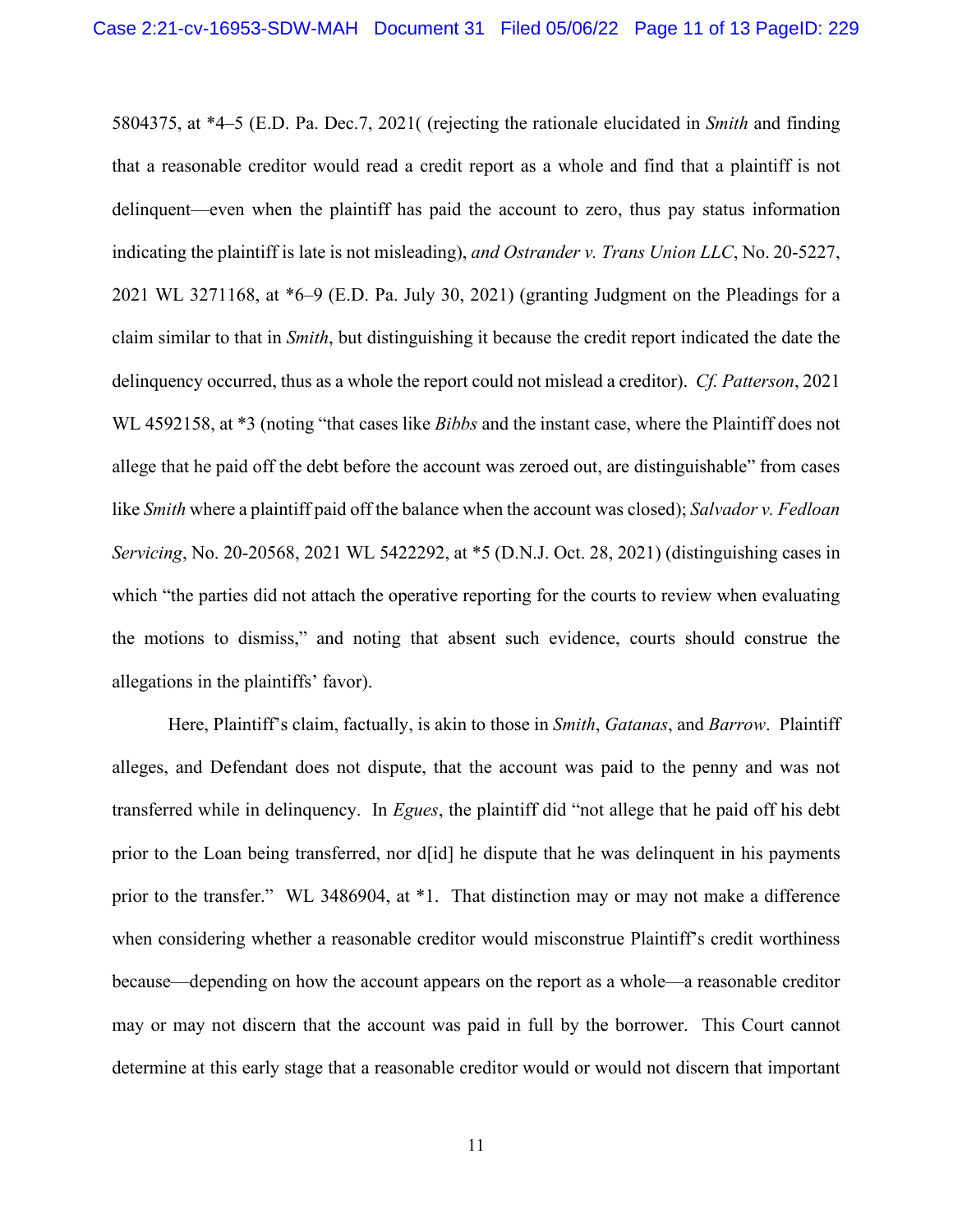information; that determination may become apparent with the review of additional evidence, or it may not, which could make it a factual issue for a jury.

Moreover, in *Egues*, the plaintiff submitted evidence of the credit reporting with the Complaint. WL 3486904, at \*1–3. This Court considered the credit report as a whole and found that a reasonable creditor would understand that the plaintiff had a delinquent debt that was transferred to another lender, and that the account in question had a zero balance but was historically delinquent. *Id.* This Court specifically noted that it was "clear that the information" *Nelnet* provided is historical and regards Plaintiff's accounts . . . when they were closed/transferred to another servicer." *Id.* at \*3.

Unlike the Complaint in *Egues*, here, the Complaint did not include evidence of the credit reporting. As noted in *Salvador,* "absent such evidence, courts should construe the allegations in the plaintiffs' favor." 2021 WL 5422292, at \*5. This Court cannot definitively say whether Plaintiff's claim is accurate or inaccurate based on the whole report if it does not have the report, nor can it dismiss Plaintiff's plausible claims as inaccurate. Rule 12(b)(6) requires that this Court consider the factual allegations in a light most favorable to Plaintiff and construe the factual allegations as true. The Court must also determine whether "under any reasonable reading of the complaint, the plaintiff may be entitled to relief." *Phillips*, 515 F.3d at 231 (quoting *Pinker v. Roche Holdings Ltd.*, 292 F.3d 361, 374 n.7 (3d Cir. 2002)). With those requirements at the forefront, this Court finds that the facts as pleaded by Plaintiff may reasonably support relief and, as the Court stated in *Barrow*, "it is more prudent to allow the parties to adduce some evidentiary support for their respective positions." No. 20-3628, at  $*5$  n.5. Therefore, dismissal is not appropriate.